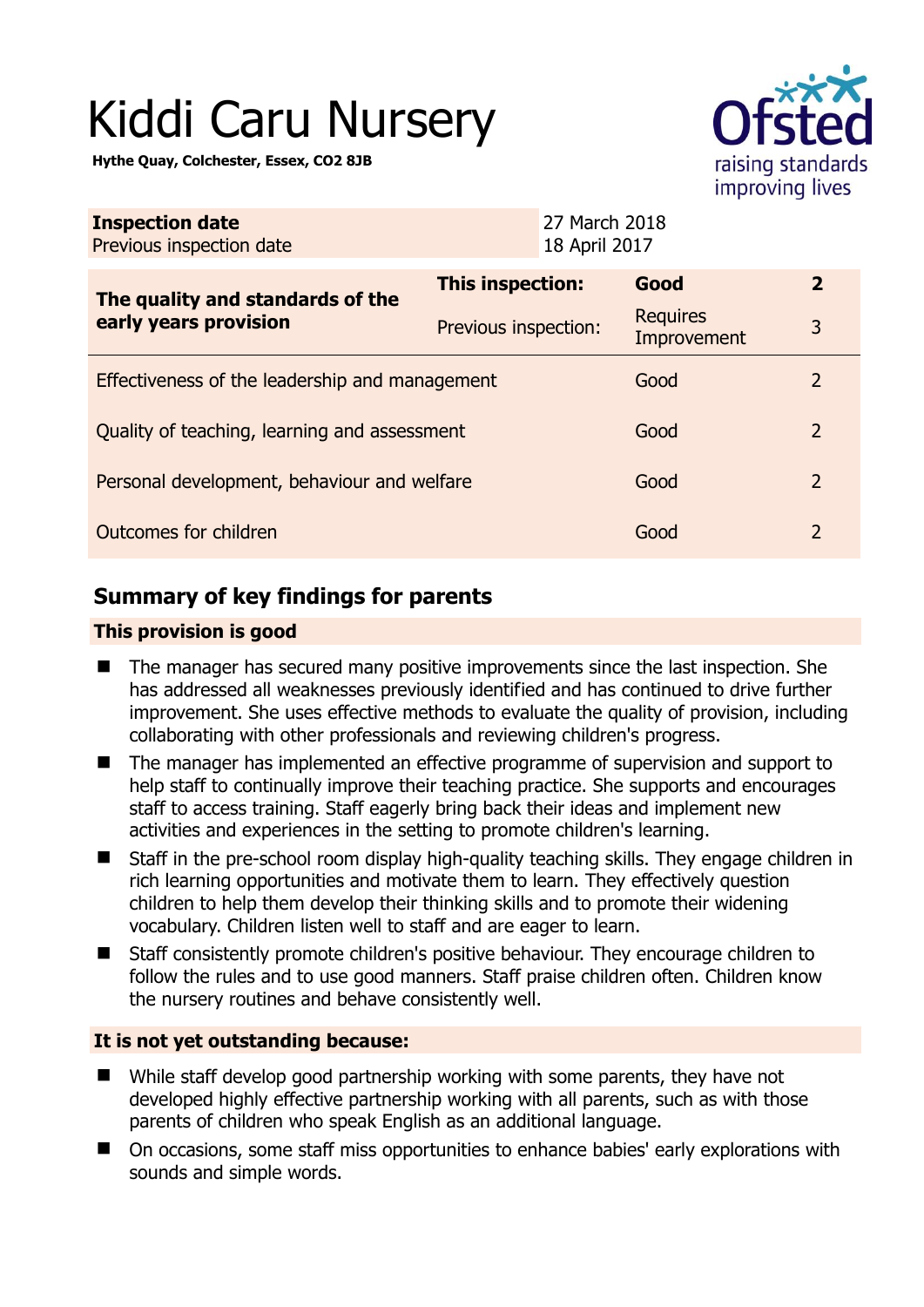# **What the setting needs to do to improve further**

#### **To further improve the quality of the early years provision the provider should:**

- $\blacksquare$  strengthen partnership working with all parents, particularly to support and advance the learning of those children who speak English as an additional language
- use every opportunity to promote babies' exploration with speech sounds and simple words to help them to rapidly progress their language skills.

## **Inspection activities**

- The inspector observed the quality of teaching during activities indoors and outdoors. She assessed the impact this has on children's learning.
- The inspector spoke with staff and children during the inspection.
- The inspector completed a joint observation with the nursery manager.
- The inspector held a meeting with the nursery manager and quality manager. She looked at relevant documentation and evidence of the suitability of staff working in the nursery.
- The inspector spoke to parents during the inspection and took account of their views. She also took account of parents' written comments.

## **Inspector**

Julie Meredith-Jenkins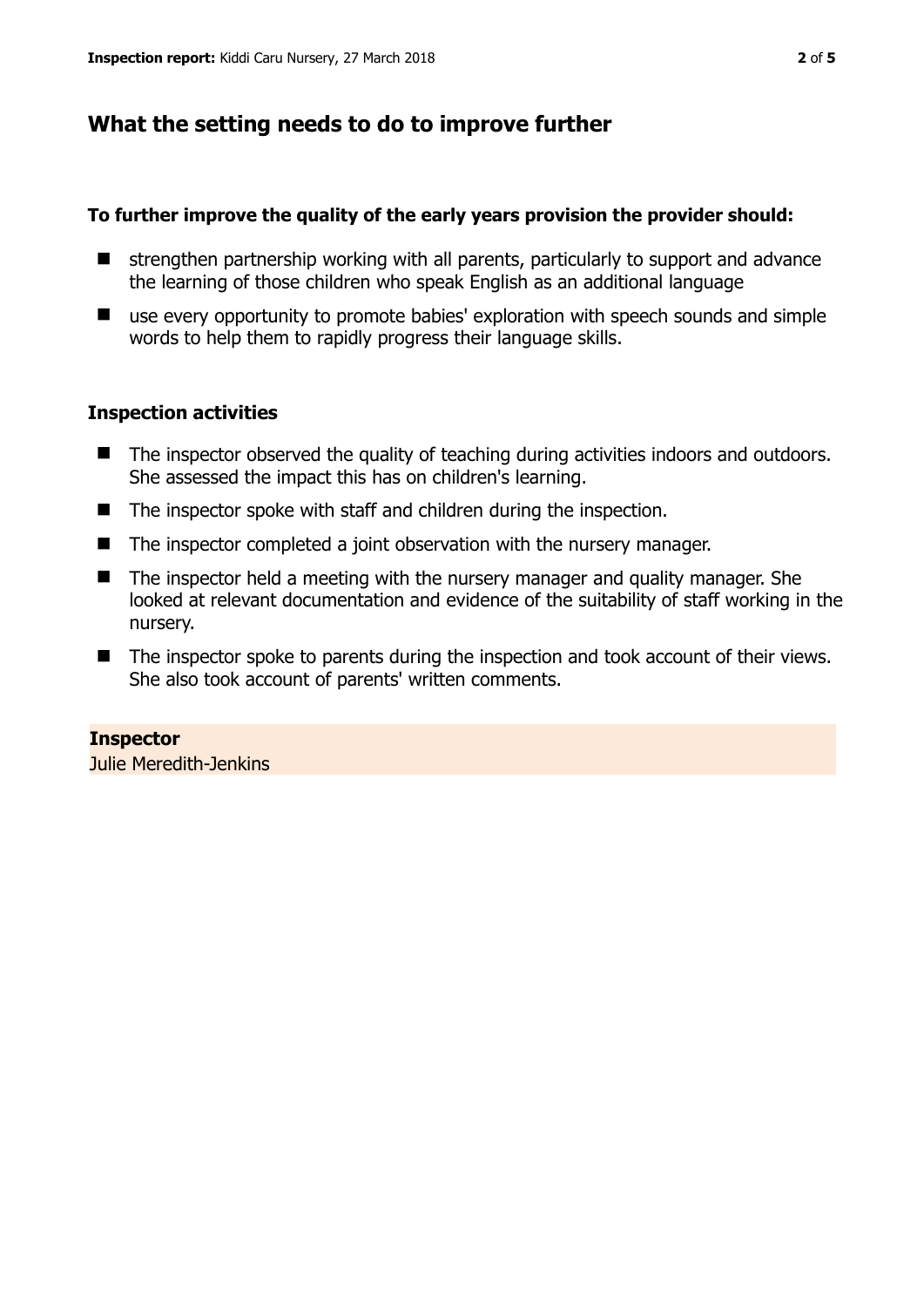## **Inspection findings**

#### **Effectiveness of the leadership and management is good**

Safeguarding is effective. Staff have a secure understanding of the nursery's policies and procedures. They know how to report any concerns they have about children's welfare. The manager takes swift and decisive action to deal with any concerns in collaboration with other appropriate professionals. The manager follows safe recruitment practices to ensure only those who are suitable to work with children do so. Staff are valued, work well together as a team and eagerly support each other. They make good use of what they have learned from training to promote children's literacy skills more effectively and enhance the opportunities for children to learn about the wider world. The manager has high expectations for the provision. She receives ongoing and effective support to help her to continue the drive for high-quality provision.

#### **Quality of teaching, learning and assessment is good**

Staff know the children well. They complete regular assessments of children's development and make targeted plans to help them continue their good progress. Staff follow children's ideas and interests as they play and extend their learning. Children in the pre-school room enthusiastically learn about space. They dress up as spacemen and make up a story about an alien. Staff eagerly join in. They extend children's learning about space and introduce new vocabulary, such as 'gravity'. Younger children communicate their needs well and learn simple signs. They listen to staff and join in with rhymes and actions. Babies have plentiful opportunities to explore with their senses and develop their physical skills. They safely crawl and develop their walking skills.

#### **Personal development, behaviour and welfare are good**

Children are confident to make choices and express their needs. Staff are perceptive to children's changing needs. This helps children to settle quickly and feel safe and secure. Older children learn to manage risk for themselves. They accompany staff to identify potential hazards outdoors before they go out to play. Children are encouraged to be independent. Younger children eagerly fill up jugs of water at lunchtime. They clear away their plates when they have finished. Older children are encouraged to be independent in self-care and complete small tasks for themselves. Children have daily outdoor play opportunities. Younger children ride around on tricycles and older children energetically play parachute games. Staff promote children's good health. They talk to children about healthy foods and encourage them to make healthy choices. Babies are encouraged to drink regularly so that they stay hydrated.

#### **Outcomes for children are good**

Children make consistently good rates of progress from their starting points. They continuously engage well in activities throughout the day, showing high levels of motivation to learn. Children develop good social skills. They enjoy playing alongside their friends and they learn to share resources and take turns. Children develop skills to help them prepare for the challenges in their future learning, such as school.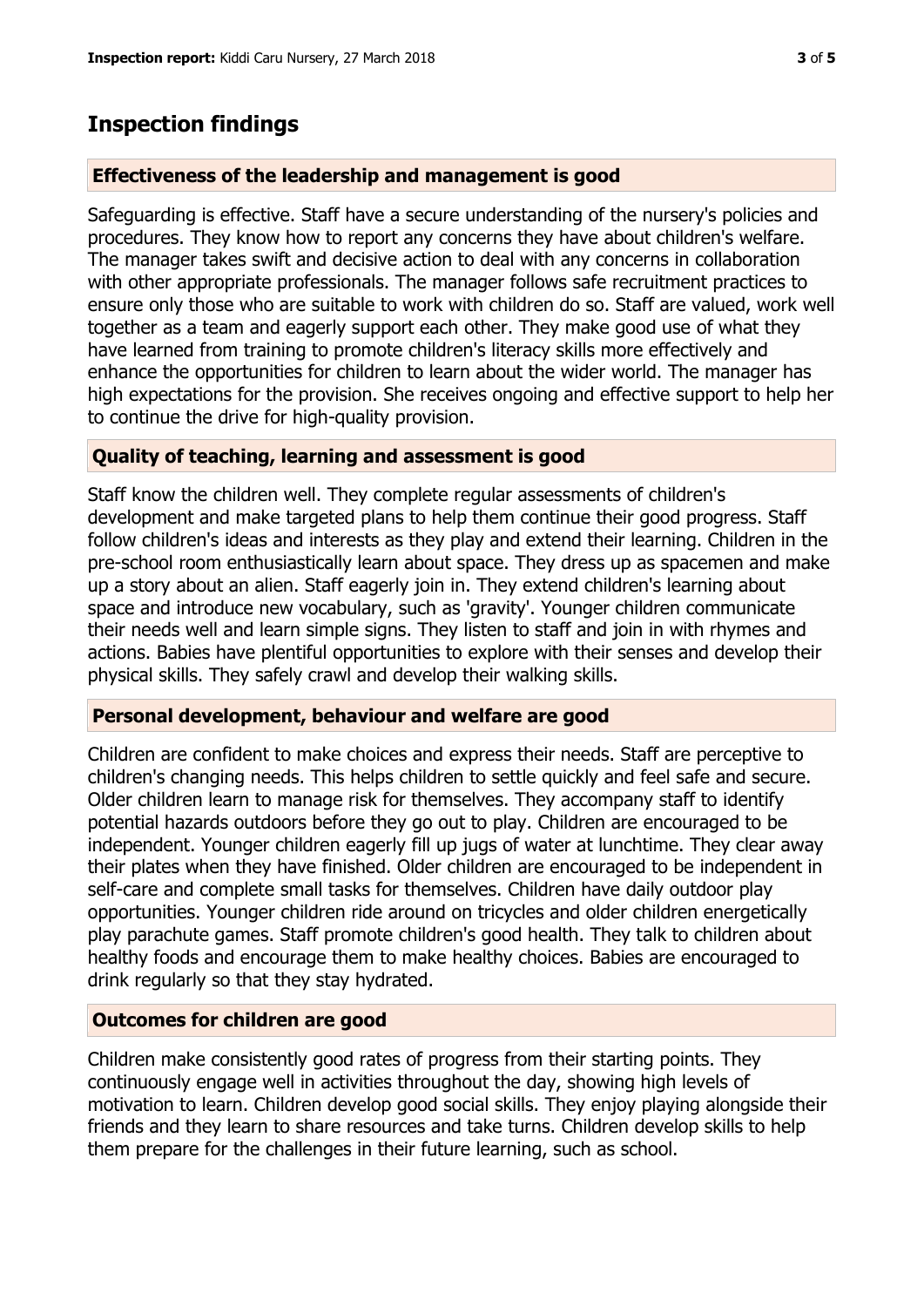# **Setting details**

| Unique reference number                             | EY229919                          |
|-----------------------------------------------------|-----------------------------------|
| <b>Local authority</b>                              | <b>Essex</b>                      |
| <b>Inspection number</b>                            | 1097399                           |
| <b>Type of provision</b>                            | Full-time provision               |
| Day care type                                       | Childcare - Non-Domestic          |
| <b>Registers</b>                                    | Early Years Register              |
| <b>Age range of children</b>                        | $0 - 5$                           |
| <b>Total number of places</b>                       | 103                               |
| Number of children on roll                          | 118                               |
| Name of registered person                           | The Childcare Corporation Limited |
| <b>Registered person unique</b><br>reference number | RP902737                          |
| Date of previous inspection                         | 18 April 2017                     |
| <b>Telephone number</b>                             | 01206 871700                      |

Kiddi Caru Nursery registered in 2002 and is managed by a private company. The nursery employs 22 members of childcare staff. Of these, one holds early years professional status and two hold appropriate early years qualifications at level 6, 11 staff hold level 3 qualifications, and two staff hold level 2 qualifications. The nursery opens Monday to Friday all year round. Sessions are from 7.30am until 6pm. The nursery provides funded early education for three- and four-year-old children.

This inspection was carried out by Ofsted under sections 49 and 50 of the Childcare Act 2006 on the quality and standards of provision that is registered on the Early Years Register. The registered person must ensure that this provision complies with the statutory framework for children's learning, development and care, known as the early years foundation stage.

Any complaints about the inspection or the report should be made following the procedures set out in the guidance 'Complaints procedure: raising concerns and making complaints about Ofsted', which is available from Ofsted's website: www.gov.uk/government/organisations/ofsted. If you would like Ofsted to send you a copy of the guidance, please telephone 0300 123 4234, or email enquiries@ofsted.gov.uk.